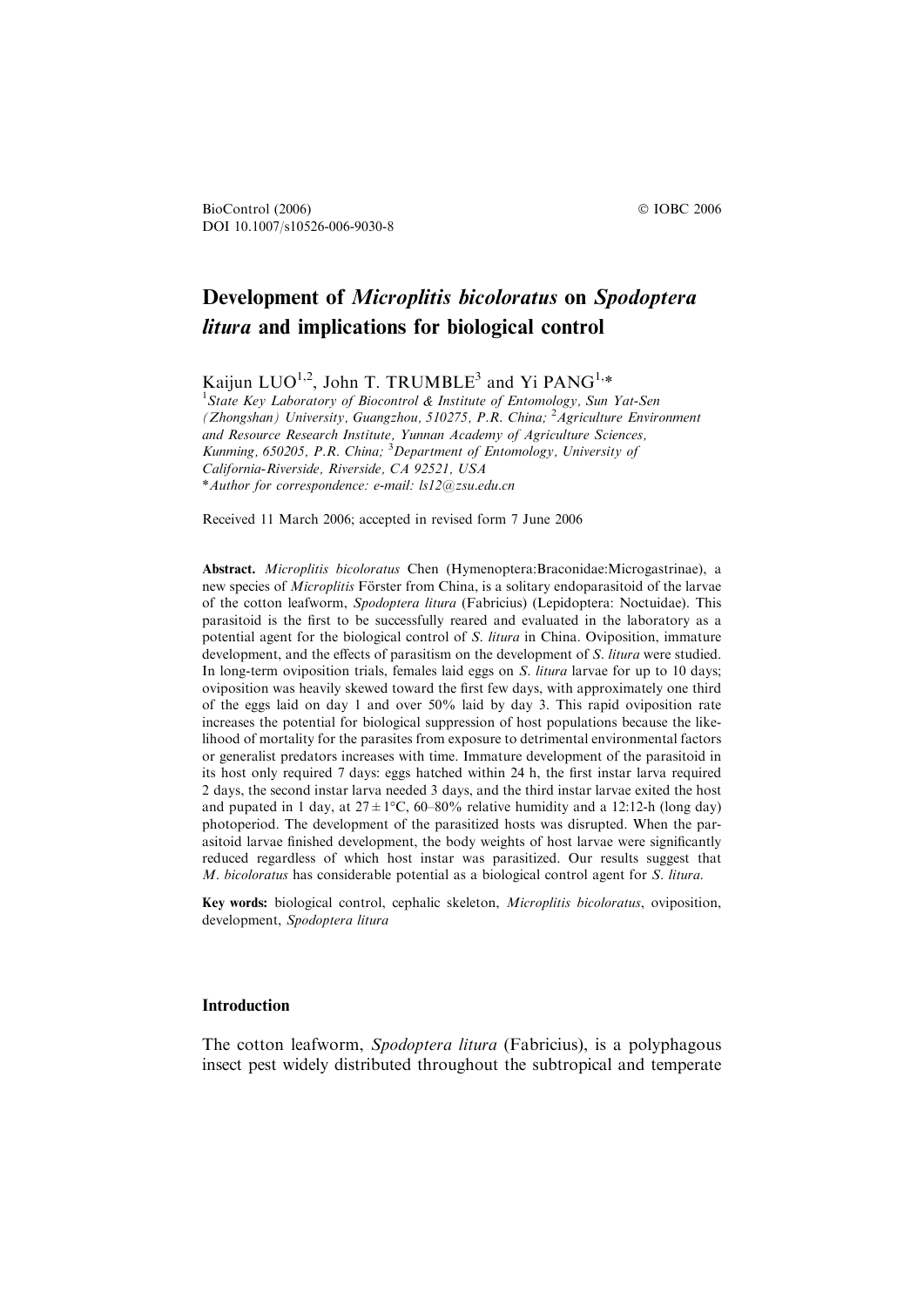regions of Asia and Oceania. In China, extensive geographic areas are subject to attack by S. *litura*, resulting in serious economic losses for vegetables, ornamental plants, rice, and fruit. S. litura multicapsid nucleopolyhedrovirus (SpltMNPV) has been successfully applied on these crops on a large scale as a commercial biological insecticide (Chen et al. 1998; Pang 1998). However, one limitation to the application of the baculoviruses as a biocontrol agent is that their killing speed is relatively slow (Pang, 1994). Additionally, the uses of genetically engineered baculovirus strains have been limited to pest-plant systems where releases are considered environmentally safe (Bonning and Hammock 1996; Pang et al. 2001).

The parasitoid is another important biological agent in integrated pest management programs. It has generated a great deal of interest because of an ability to suppress pest populations to low densities. Although S. litura larvae in China are attacked by at least 31 species of parasitoids belonging to six families (Luo et al. 2004), a long history of extensive pesticide use has reduced these populations to the point where discovery in the field is rare. Unfortunately, none of these species have been successfully mass reared for commercial release in the field.

In May of 2003, a S. litura larval parasitoid was collected in a peanut field in Yangchun, Guangdong Province in China. This parasitoid was confirmed to be a new species of *Microplitis* Förster from China (Hymenoptera: Braconidae: Microgastrinae), described, and subsequently named Microplitis bicoloratus Chen (Chen et al. 2004). An examination of the ovary structure of M. bicoloratus females revealed that the parasitoid is pro-ovigenic (all eggs are eggs fully developed upon adult emergence) (Luo et al. 2005). In this report we discuss  $M$ . bicoloratus oviposition, immature development, rearing procedures, and potential for the biological control of S. litura.

## Materials and methods

## Insect cultures

Hosts A S. litura colony was reared in round plastic containers (diameter: 10 cm; depth: 4.5 cm) with artificial diets (after Li et al. 1998) at  $27 \pm 1^{\circ}\text{C}$ , 60–80% RH, and a 12:12-h (long day, LD) regime. Upon completion of the larval stage, S. litura pupated on a sand substrate in plastic containers which were placed in a cage  $(25\times25\times50$  cm) to restrain adults following eclosion. Adults mated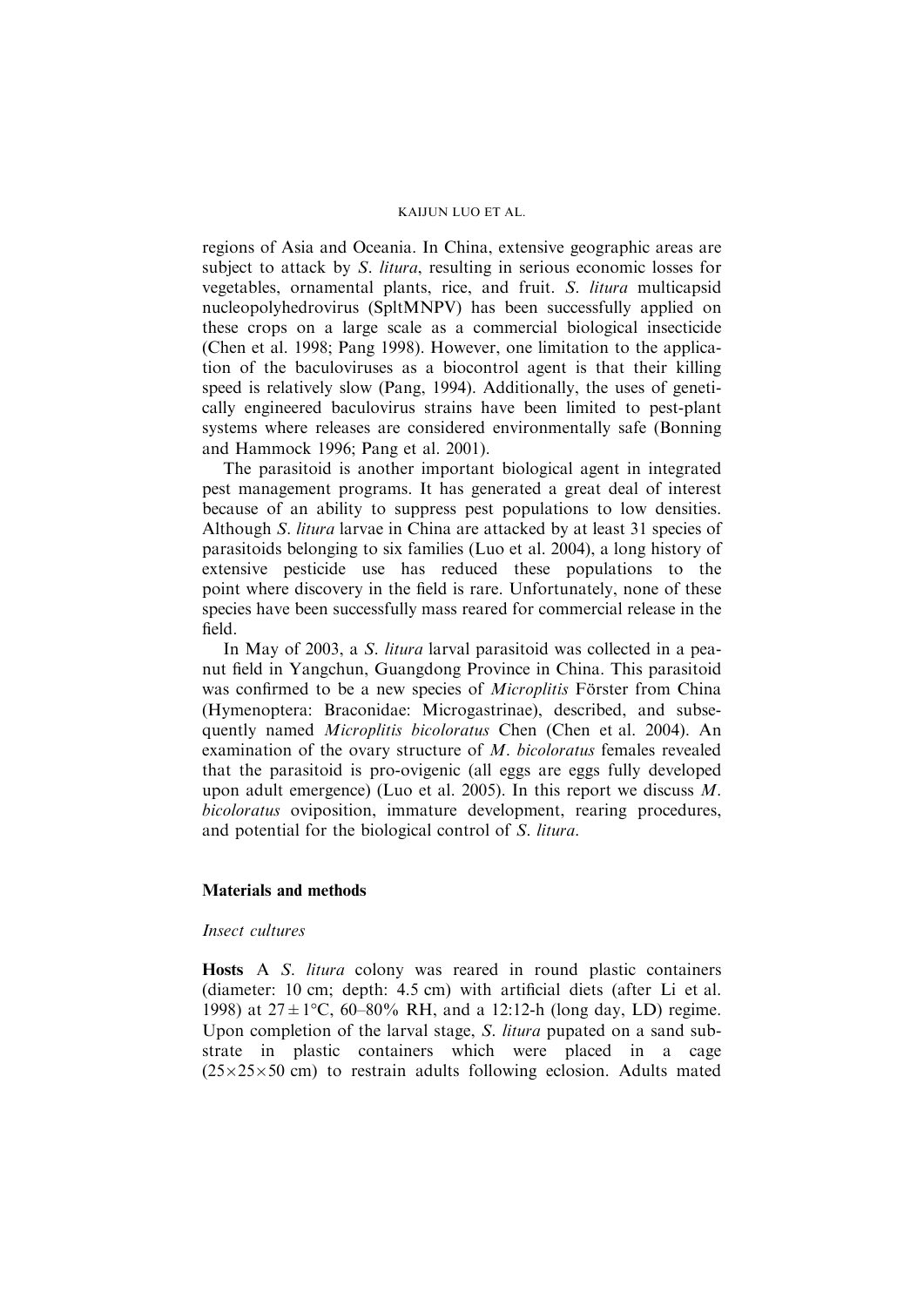following eclosion, and the females readily oviposited on sheets of paper. Eggs were collected from the paper and used to maintain the S. litura colony, serve as host for parasitoid colony maintenance, and provide larvae for experiments.

Parasitoids M. bicoloratus specimens were originally collected from parasitized S. litura larvae in Guangdong Province, China in 2003. The parasitoid colony was maintained on S. litura larvae reared in the laboratory; adults were also provided honey as a dietary supplement. The parasitoids mated 2–3 days following adult eclosion. In all experiments, 2- to 3-day-old mated female wasps were used.

## Oviposition of M. bicoloratus

In order to understand the oviposition dynamics of the parasitoid, we conducted two experiments. In the first experiment the oviposition dynamics of M. bicoloratus was studied at 2-h intervals for the first 8 h of oviposition. A single female wasp was placed in a Plexiglas cylinder (diameter: 10 cm; depth: 12 cm) containing 20 third instar S. litura larvae. The groups of host larvae were exposed to the parasite for 2, 4, 6, and 8 h and then transferred onto an artificial diet in individual containers. At 7 days following parasitization the host larvae from which parasites did not emerge were dissected to determine if parasitoid eggs had been laid. The numbers of parasitoid cocoons and eggs that did not hatch were recorded. This experiment was replicated four times for each exposure interval.

In the second experiment the oviposition dynamics of  $M$ . bicoloratus was studied over a 10-day period. A single female and 40 third instar S. litura larvae were placed in a Plexiglas cylinder (as described above). After exposure for 8 h, all S. litura larvae were transferred onto artificial diets in individual containers. Female wasps were provided a 20% honey solution. The test was repeated each day until the female died, or day 10, whichever came first. Data were recorded as described in the previous test. The experiment was replicated for ten female wasps.

### Development of M. bicoloratus

In order to understand the development of M. bicoloratus in its host S. litura larvae, three experiments were conducted. The first experiment was to evaluate egg sizes pre-oviposition. The ovaries of three wasps were dissected. Ten eggs from each female were measured for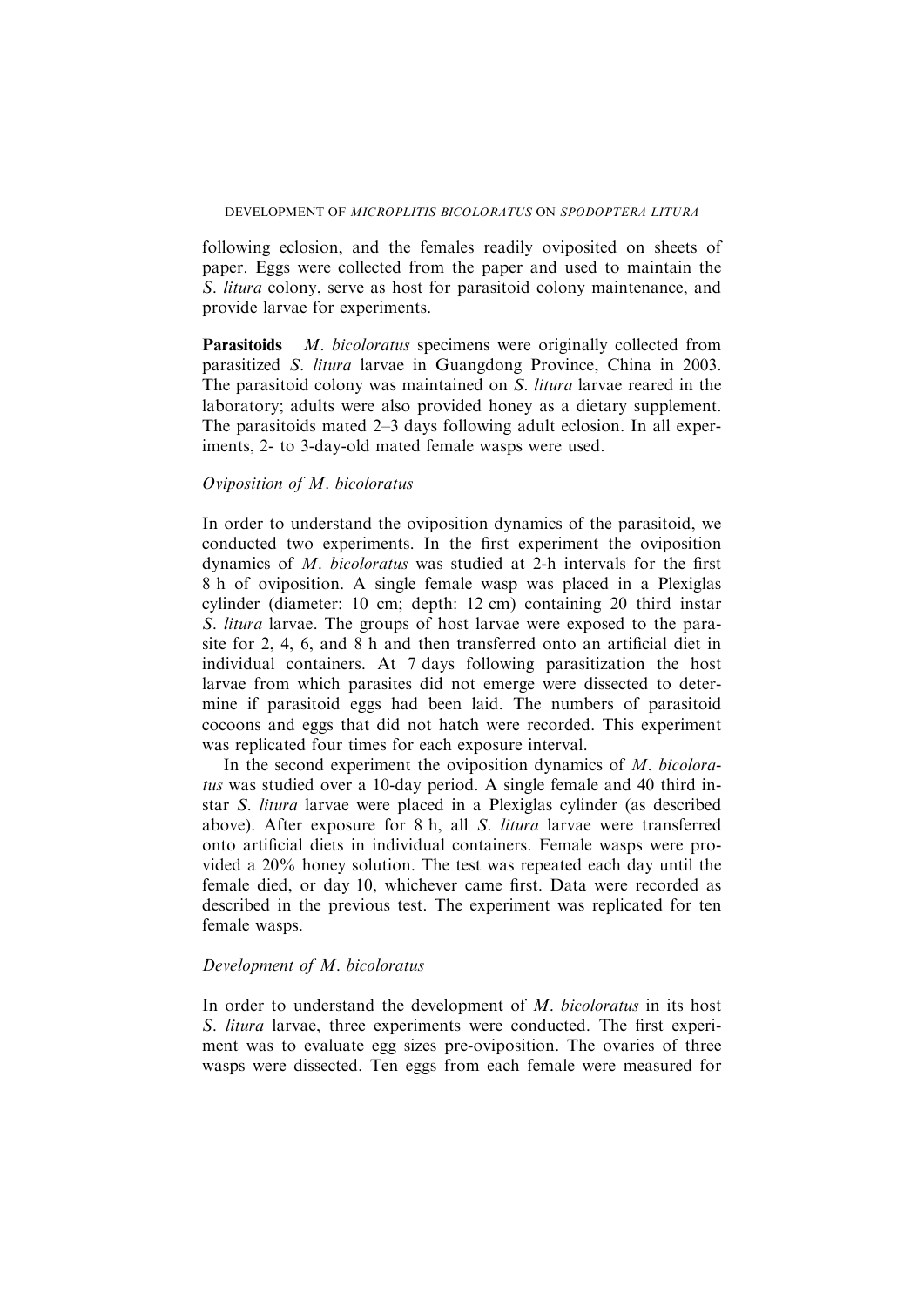length and width (widest point of the egg). All egg samples for this examination and those that follow were dissected under a binocular microscope in Pringle's solution (154.1 mM NaCl, 2.7 mM KCl, 14 mM CaCl<sub>2</sub>, 22.2 mM dextrose) (Pringle 1938) and photographed.

The second experiment aimed at evaluating egg sizes post-oviposition. Because of a known potential for insect eggs to rapidly absorb liquid – and perhaps nutrients – from the ovipositional substrate (Chapman 1975), egg sizes were evaluated 5 h post-oviposition. Third instar S. litura larvae were exposed to M. bicoloratus (ten S. litura larvae to each female parasite) for 1 h in a Plexiglas cylinder. The S. *litura* larvae were dissected after 5 h and the parasitoid eggs removed. The length and width of five to six eggs were then measured. This experiment was repeated three times.

The third experiment tracked the developmental rates of the parasitoid larvae. Groups of newly ecdysed third instar S. litura larvae were exposed to M. bicoloratus (20 S. litura larvae to each female parasite) for 4 h in a Plexiglas cylinder. This approach minimized any problems with superparasitism. Cohorts of 50 host larvae were dissected daily for 1–7 days post-parasitization, and parasitoid embryos and larvae were removed. The length and width of three to four parasitoid embryos (when present) were measured and recorded. Parasitic hymenoptera have reduced or absent heads, and the soft tissue is too variable for reliable morphological measurements (Rocha et al. 2004), but a cephalic skeleton is present that increases in width both during and between instars. Consequently, the cephalic skeletons were measured at the widest point for three to four parasite larvae per cohort. The appearance of teratocytes (Dahlman and Vinson 1993) has been associated with the presence of endoparasites. The occurrence of these structures were also recorded in this study. This experiment was repeated three times for a total of 150 larval dissections for each of 7 days following parasitization.

#### Disruption of host development

In order to assess the disruption in the development of the parasitized host, two experiments were conducted. The first experiment examined the developmental effects of parasitization. Because larger Spodoptera sp. larvae typically cause exponentially more damage than smaller larvae (95% of the food is consumed in the last two instars; Smits et al. 1987), the reduction in the growth rate of the parasitized hostthat can be ascribed to parasitoid attack can have significant implications for crop damage. Newly ecdysed third instar S. litura larvae were divided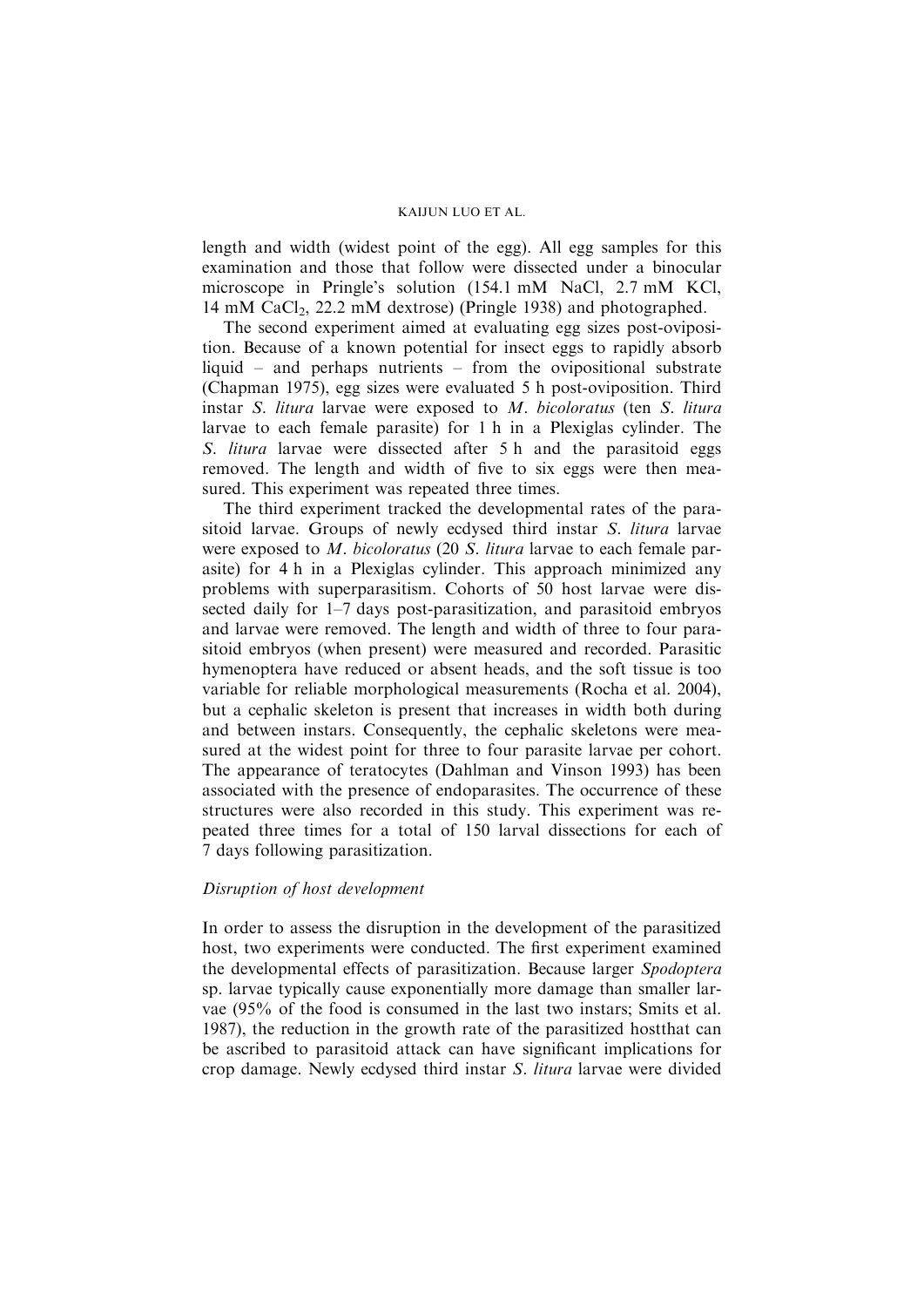into two groups: one group of larvae was exposed to M. bicoloratus as described previously and the other group was used as the non-parasitized control. All larvae were provided an artificial diet throughout the duration of the experiment. Head capsule widths of three to five parasitized host larvae and non-parasitized host larvae were measured, and the developmental stage (instars) was recorded daily until the parasitoids pupated. This experiment was replicated three times. Insect development was mathematically evaluated using the Growth Index (GI) (Zhang et al. 1993).

The second experiment was to assess the effects of parasitism on S. litura larval weight. Groups of S. litura larvae were parasitized for 4 h (as described previously, 20 S. litura larvae to each female parasite) in the second, third, and fourth instars. This strategy produced at least five to seven parasitized larvae per group. A second group of larvae in each instar was not parasitized as a control. All larvae were then individually placed in containers containing an artificial diet. Body weights were measured daily for 5 days post-parasitization. A minimum of 18 larvae were evaluated for the controls as well as 18 parasitized larvae in each of the instars tested  $(n > 108$  larvae).

#### Statistical analysis

All data analyses were performed using SPSS 12.0 for Windows (SPSS, Chicago, Ill.2003). Analysis of variance using one-way ANO-VA was performed for the count data. Where appropriate, treatment means were separated using the Student-Newman-Keuls (SNK) test. Egg size data were compared by independent-sample  $t$ -test analysis.

Insect development was characterized using the GI introduced by Zhang et al. (1993). GI values were calculated as:

$$
GI = \frac{\sum\limits_{i=1}^{i_{\text{max}}} \left[ n(i) \times i + \sum\limits_{i=1}^{i_{\text{max}}} [n(i) \times (i-1)] \right]}{N \times i_{\text{max}}}
$$

where  $i_{\text{max}} = 3$  or 5, the highest attainable instar of the larvae by day 3 or day 7 post-parasitization, respectively. The value  $n_{(i)} =$  the number of insects alive at stage i,  $n'_{(i)}$  = the number of insects dead at stage *i*, and  $N =$  the total number of insects tested. This index provides an indication of the developmental stage reached by the cohort of test insects at the completion of the test, with values approaching one indicating that a large proportion reached the maximum larval instar and values near zero indicating that few insects survived or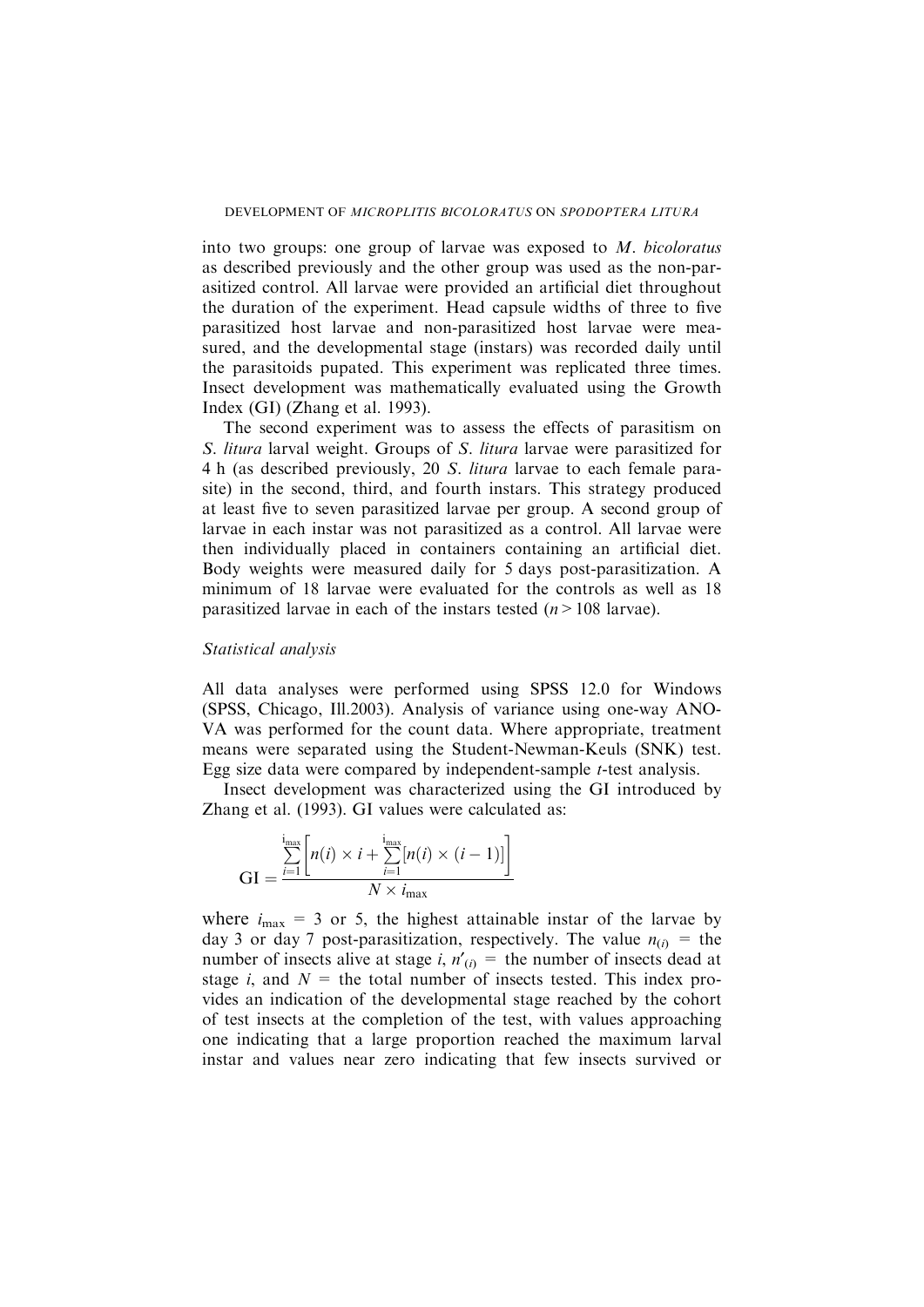developed beyond the second instar. GI means of control and parasitized larvae at days 3 and 7 post-parasitization were separated using ANOVA, with no transformations required (SuperANOVA 1991).

#### Results

#### Ovipositional performance of M. bicoloratus

In the 8-h oviposition experiments, M. bicoloratus oviposited significantly more eggs during the first and second 2-h intervals than during third and fourth periods ( $F_{3, 72}$ =22.6,  $p$  < 0.01) (Figure 1). The numbers of eggs deposited in the first and second intervals were not significantly different; similarly, there were no significant differences between the numbers of eggs oviposited during the third and fourth time intervals.

In the 10-day oviposition experiments, M. bicoloratus parasitoids laid significantly more eggs on the first day than on any of the other 9 days that followed  $(F_{9, 57} = 10.4, p < 0.01)$  (Figure 2), with nearly one third of the total number of eggs being oviposited on the first day [total egg production (mean  $\pm$  SE) = 50.2 $\pm$ 7.8 per female]. Although the females oviposited for up to 10 days, over 50% of the eggs were laid within the first 3 days. There were no significant differences ( $p > 0.05$ ) in the mean numbers of eggs produced daily from day 2 to day 10.

### Development of M. bicoloratus

Eggs were translucent white, elongate, rounded at both ends, and slightly curved (Figure 3A). The length and width of eggs pre-oviposi-



Figure 1. Number of eggs (mean  $\pm$  SE) laid by *M. bicoloratus* in each of 2-h intervals for the first 8 h of oviposition. Mean values with the same letters are not significantly different each other (SNK test;  $p > 0.05$ )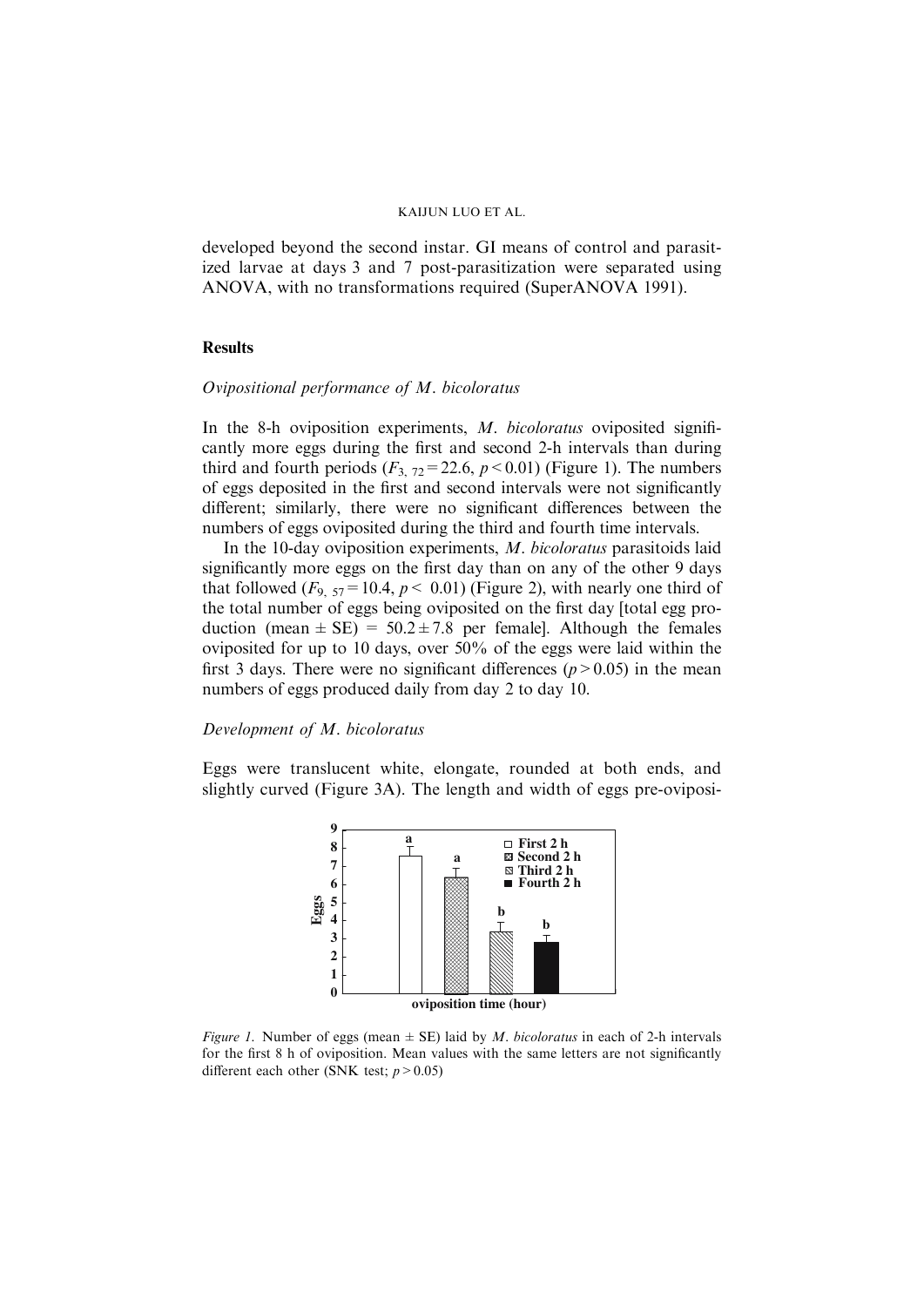

Figure 2. Number of eggs (mean  $\pm$  SE) laid by *M. bicoloratus* over a 10-day period. Mean values with the same letters are not significantly different from each other (SNK test;  $p > 0.05$ )



Figure 3. Egg, embryo, larva and teratocytes in hemocoel of the host S. litura larvae parasitized by  $M$ . bicoloratus. A 5-h-old egg,  $B$  embryo,  $C$  first-instar larva (arrow indicates serosa cell), D teratocytes (arrow), E second-instar larva. Bar: (A, C) 50  $\mu$ m; (B, D, E) 20  $\mu$ m

tion were  $194 \pm 3.3$  and  $43.7 \pm 1.3$  µm (mean  $\pm$  SE,  $n=30$ ), respectively. Egg length and width at 5 h post-oviposition were  $209 \pm 6.0$ and  $70.6 \pm 3.0$  µm (n=17), respectively. While egg length was not significantly different between eggs pro-oviposition and eggs 5 h postoviposition (*t*-test,  $p > 0.05$ ), egg width was significantly different between eggs pro-oviposition and eggs 5 h post-oviposition (t-test,  $p < 0.01$ ). These results indicate that eggs of M. bicoloratus rapidly absorb liquid – and perhaps nutrients – from the hemocel of host S. litura larvae. The egg stage lasted approximately 24 h. Late in this period the embryo (length:  $377.3 \pm 13.7$  µm; width:  $88.6 \pm 3.9$  µm;  $n=11$ ) was clearly visible (Figure 3B).

M. bicoloratus required 7 days to complete three larval instars and pupate at  $27 \pm 1$ °C, 60–80% RH, and a 12:12-h photoperiod. One day after oviposition, the larvae eclosed but remained partially surrounded by clinging masses of serosa cells (Figure 3C). First instar larvae remained in this stage for up to 48 h.

First instar larvae grew slowly. The width of the cephalic skeleton was not significantly larger on the second day than on the first day (Table 1), neither did the length of the larva significantly differ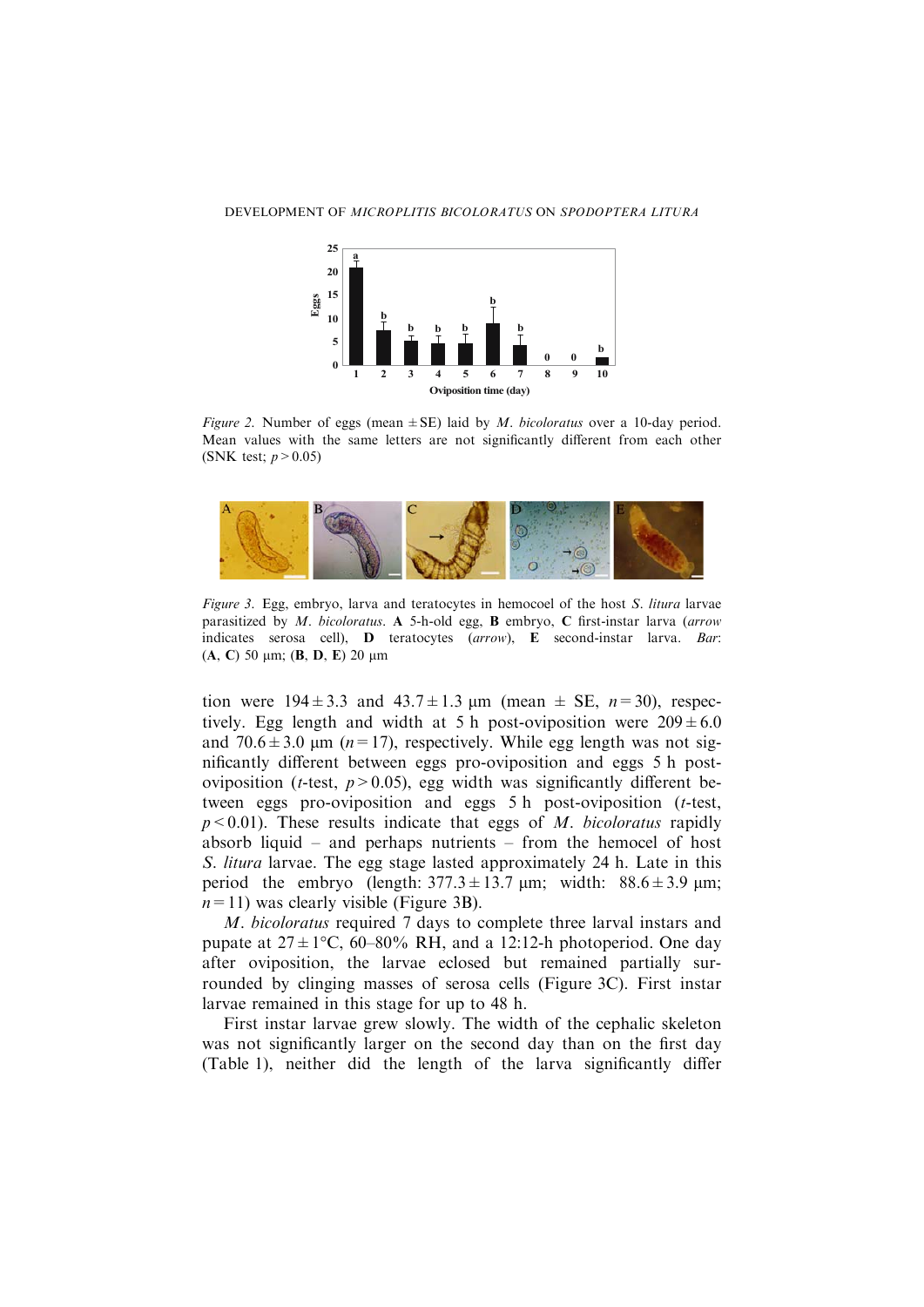| Developmental | Instar                        | Larval development parameters <sup>a</sup> |                                      |  |
|---------------|-------------------------------|--------------------------------------------|--------------------------------------|--|
| times (days)  |                               | Length of larva $(\mu m)$                  | Width of cephalic skeleton $(\mu m)$ |  |
| $\mathcal{L}$ |                               | $486.4 \pm 24.6$ a                         | $100.0 \pm 0$                        |  |
| 3             |                               | $577.3 \pm 13.3$ a                         | $129.6 \pm 3.0$ a,b                  |  |
| 4             | $\mathfrak{D}_{\mathfrak{p}}$ | $1154.2 \pm 40.1$ b                        | $183.3 \pm 7.1$ b.c                  |  |
| 5             | 2                             | $1425.0 \pm 97.8$ b                        | $200.0 \pm 6.2$ c                    |  |
| 6             | 2                             | $2589.1 \pm 192.7$ c                       | $465.5 \pm 40.1$ d                   |  |
|               | 3                             | $3280.0 \pm 156.9$ d                       | $626.7 \pm 23.8$ e                   |  |

Table 1. Larval development of M. bicoloratus in its host S. litura

<sup>a</sup>All values are the mean  $\pm$  SE. Mean values followed by the same letters in the same column are not significantly different from each other (SNK test,  $p > 0.05$ )

between day 1 and day 2. Teratocytes derived from serosa cells (Figure 3D) were observed in the host hemolymph by day 2.

Second instars were readily distinguishable from first instars by the presence of a ring-like structure at the anterior part of the anal vesicle. The second instar stage lasted approximately 72 h (Figure 3E), and during this period there was a significant increase in the length of the larvae and the width of the cephalic skeleton width (Table 1).

The third instar stage lasted only 24 h. The length of the larvae and the width of the cephalic skeleton were significantly larger for the third instars than for the second instars  $(F_{5, 63} = 102.7, p < 0.01;$  $F_{5, 63} = 124.6$ ,  $p < 0.01$ , respectively) (Table 1). Third instars did not appear to feed substantially on the host, rather they chewed an emergence hole in the host, exited, and spun a cocoon immediately beside the host. The host larvae died soon afterwards.

### Effects of the parasitism on development of host S. litura

At 3 days post-parasitization, there were no developmental differences between control and parasitized larvae  $(GI=1.0$  for control and 1.0 for parasitized larvae). However, at 4 days following parasitization, the development of the parasitized host larval was significantly arrested compared to that of the non-parasitized larvae. Parasitized third instar S. litura only molted once, as measured by a change in head capsule size (Table 2), while non-parasitized larvae molted up to three times (Table 2). By 7 days post-parasitization, the GI indicated significant differences in development between the control larvae and their parasitized counter parts, with the former having an average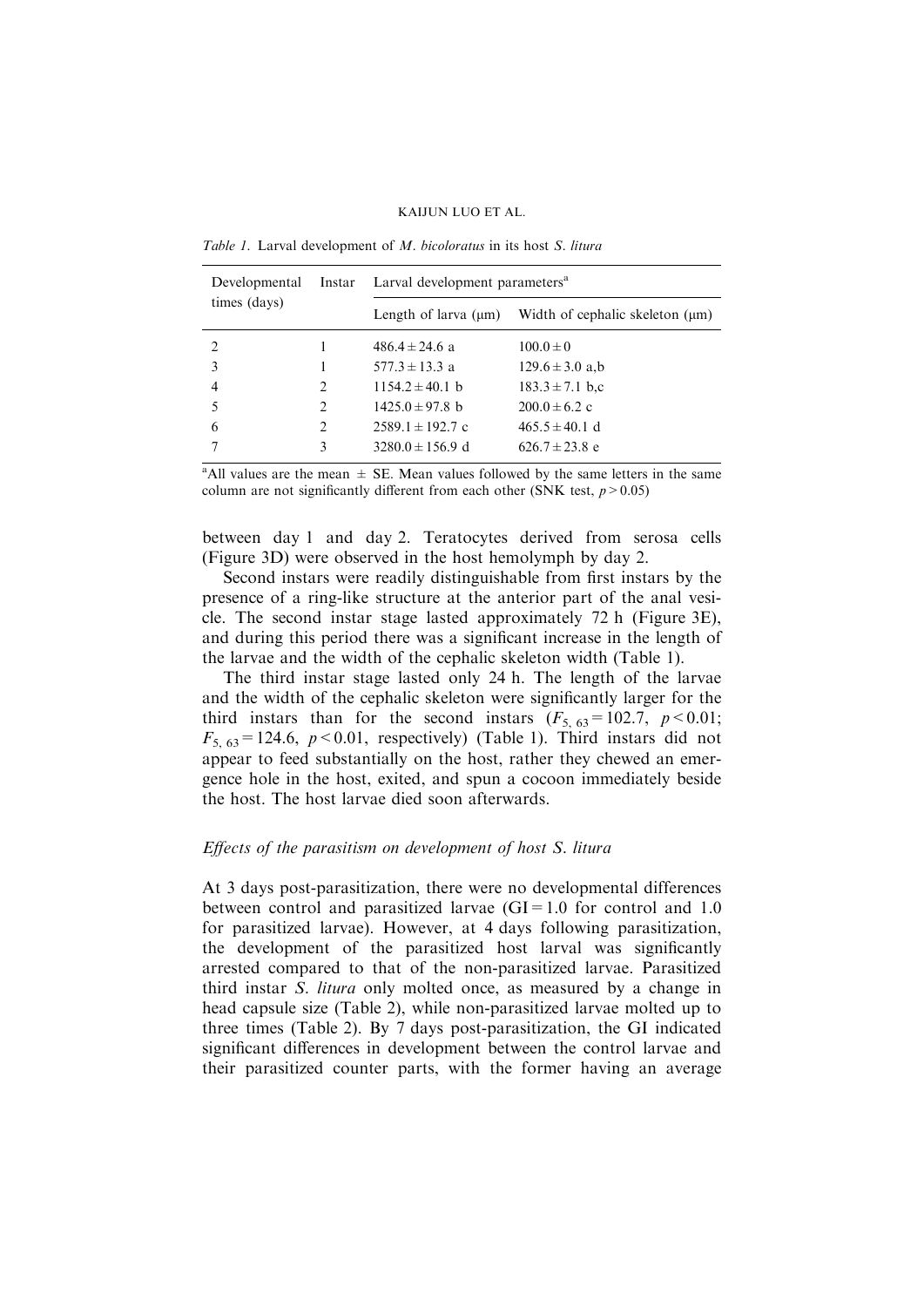Table 2. Head capsule width of S. litura larvae parasitized by M. bicoloratus compared with non-parasitized control larvae

| Day following  | Parasitized larvae <sup>a</sup> |                                 | Non-parasitized control <sup>a</sup> |                                 |
|----------------|---------------------------------|---------------------------------|--------------------------------------|---------------------------------|
| parasitization | Instar                          | Head capsule<br>width $(\mu m)$ | Instar                               | Head capsule<br>width $(\mu m)$ |
|                | 3                               | $500.0 \pm 13.5$ a              | 3                                    | $500.0 \pm 0$ a                 |
|                | 3                               | $500.0 \pm 0$ a                 | 4                                    | $884.6 \pm 60.8$ b              |
| 3              | 4                               | $1140.0 \pm 40.0$ c             | $\overline{4}$                       | $1200.0 \pm 0 c$                |
|                | 4                               | $1100 \pm 24.5$ c               | 5                                    | $1440.0 \pm 98.0$ d             |
|                | 4                               | $1159.1 \pm 21.1$ c             | 5                                    | $1785.0 \pm 15.0$ d             |
| 6              | 4                               | $1140.0 \pm 24.5$ c             | 5                                    | $1800.0 \pm 0 d$                |
|                | 4                               | $1140.0 \pm 24.5$ c             | 6                                    | $2040.0 \pm 98$ e               |

<sup>a</sup>All values are the mean  $\pm$  SE. Mean values followed by the same letters in the same column are not significantly different from each other (SNK test,  $p > 0.05$ )

GI of  $0.877 \pm 0.046$  and the latter a GI of  $0.560 \pm 0.040$  ( $F_{1,4} = 26.78$ ,  $p=0.007$ ).

Upon completion of immature development by the parasitoids, the body weights of the host larvae were significantly lower than those of the non-parasitized control larvae. For S. litura larvae parasitized in the second instar, no differences in body weights were detected until 5 days following oviposition, when the body weights of the parasitized host larvae were significantly lower than those of non-parasitized control larvae  $(F_{9, 200} = 54.86, p < 0.01)$  (Figure 4). For S. litura larvae parasitized in the third instar, significant reductions in body weight were observed at 3 days following oviposition  $(F_{9,195} = 220.70, p < 0.01)$  (Figure 4). Similarly, S. litura larvae parasitized in the fourth instar developed significant reductions in body weights compared to the control larvae at 4 days following oviposition  $(F_{9,220} = 115.65, p < 0.01)$  (Figure 4). Final host weights were consistent with the timing of oviposition: host weights were least when oviposition occurred in the second instar and greatest when oviposition occurred in the fourth instar.

#### **Discussion**

M. bicoloratus immature development was rapid, requiring only 7 days to complete all three instars at  $27 \pm 1$ °C. The morphology of the first instar was very different from that of the other two instars. This was not surprising as similar results have been reported in Microplitis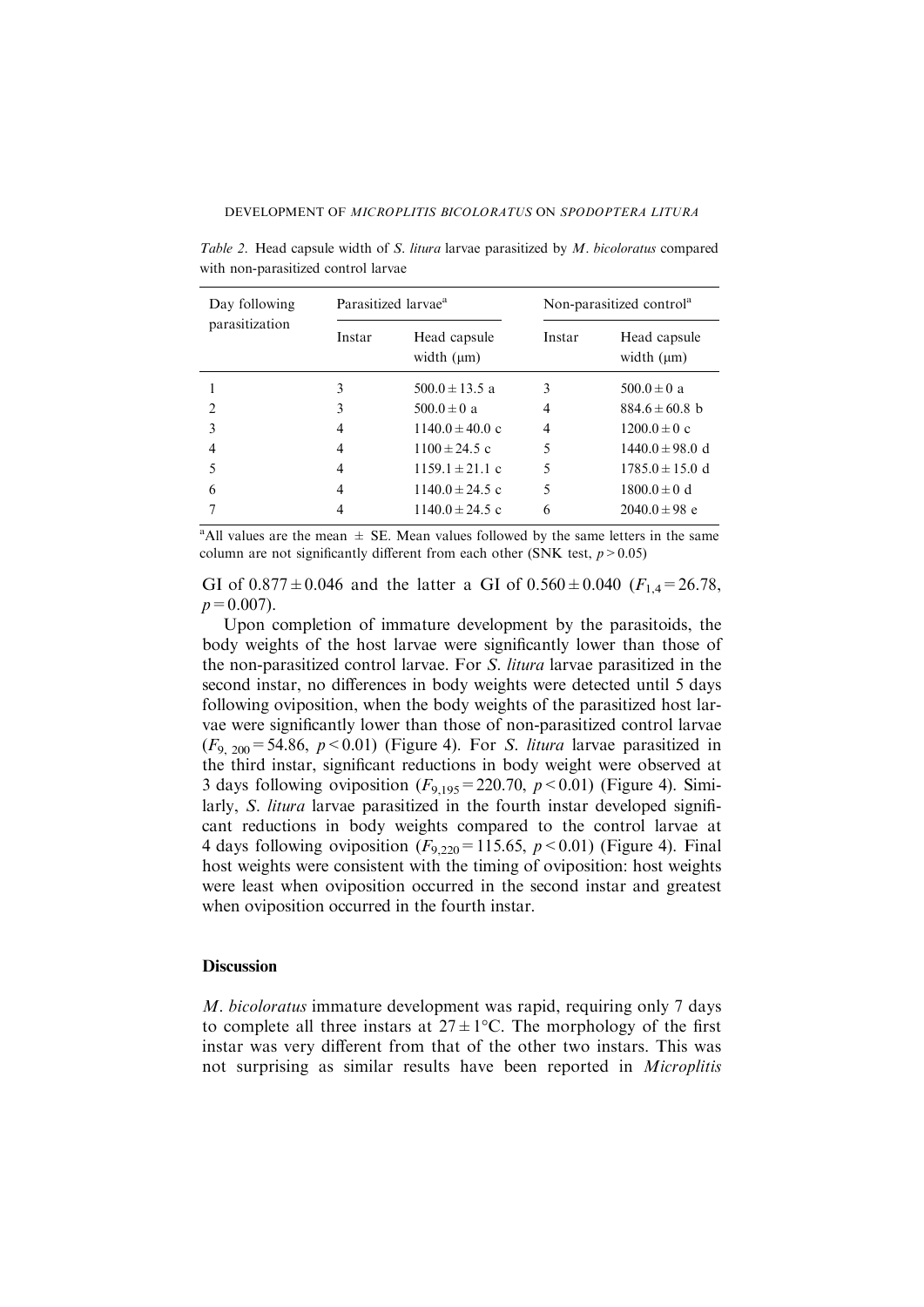

Figure 4. Body weight (mean  $\pm$  SE) of second to fourth instar *S. litura* larvae parasitized by *M. bicoloratus* at 1–5 days post-parasitization compared with non-parasitized, control larvae. Mean values with the same letter in the same instar are not significantly different from each other (SNK test;  $p > 0.05$ )

rufriventris, a solitary larval endoparasitoid of Spodoptera littoralis (Hegazi and Fuhrer 1985) and Chelonus inanitus, a solitary egg-larval endoparasitoid of *S. littoralis* (Grossniklaus-Bürgin et al. 1994).

Gauld and Hanson (1995) reported that many endoparasitoids are pro-ovigenic, which has been shown to be the case for M. bicoloratus as well (Luo et al. 2005). In the present study,  $M$ . bicoloratus females oviposited on the third larvae of S. litura for up to 10 days, but a high proportion of eggs were laid on the first day (approximately 30%), with over 50% laid within the first 3 days. This rapid oviposition rate increases the potential for biological suppression of host populations because the likelihood of mortality for the parasites from exposure to detrimental environmental factors or generalist predators increases with time. *Euplectrus maternus*, a gregarious parasitoid of the larvae of the fruit-piercing moth, Eudocima (Othreis) fullonia, was observed to continuously lay eggs on the second larvae of E. fullonia for up to 30 days, but the greatest number of eggs were laid during the first week after exposure (Muniappan et al. 2004). The ability to rapidly oviposit a large proportion of the total egg load would also be of benefit in mass-rearing parasitoids.

In agricultural settings, a potential disadvantage of koinobiont parasitoids (where host larvae continue to develop following oviposition) as compared to idiobionts (where host larvae are paralyzed during oviposition) is that the host larvae will continue to feed on the crop plant (Gauld and Hanson 1995). Many parasitoids actively use different strategies in sequence, with the earlier instars of the host showing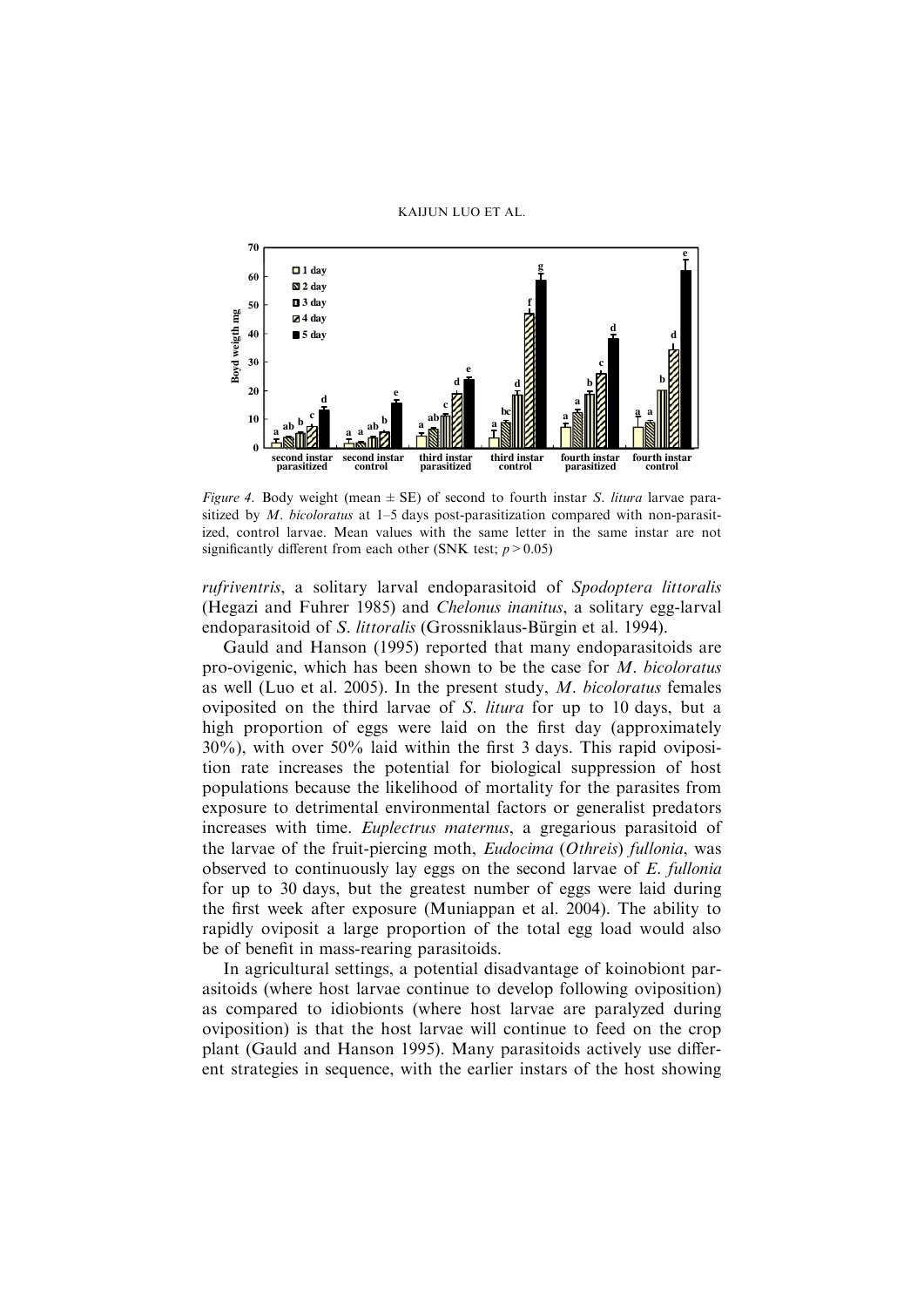no symptoms of disruption, whereas the final instar(s) experience disruption of feeding activity, molting, and metamorphosis (Beckage and Gelman 2004). The development of S. litura larvae parasitized by M. bicoloratus was arrested. The GI analysis indicated that the parasitized host larvae only reached about 55% of their overall growth potential. S. litura larvae parasitized in the second and third instars only developed by one additional instar, thereby substantially limiting their potential for crop damage. Elimination of the fifth and sixth (and sometimes seventh) instars would most likely result in an overall reduction in feeding of at least 95% (Smits et al. 1987).

Lawrence (1986) divided parasitoids into two categories on the basis of their interactions with their respective host: regulators and conformers. The regulators evoke developmental disruption of the host (usually via endocrine pathways), whereas the conformers do not redirect the host developmental program. Our studies indicate that M. bicoloratus is a solitary endoparasitoid that falls in the 'regulator' category. Typical 'regulator' host-controlling factors include polydnaviruses, venoms, teratocytes, and the parasitoid larvae itself (Dahlman and Vinson 1993; Beckage 1998; Rana et al. 2002). For M. bicoloratus, we were able to confirm the presence of teratocytes.

Based on our laboratory experiments, M. bicoloratus deserves additional study for its potential as a biological control agent for S. litura. Future studies should not only include independent field trials but also experiments designed to determine the compatibility of M. bicoloratus and SpltMNPV against *S. litura* in China.

#### Acknowledgements

This research was supported by the National Major Basic Research Project (973') of China (G2000016209) and Open-funding of the State Key Laboratory of Biocontrol in Sun Yat-sen University (0404). The authors gratefully acknowledge Dr. Jiahua Chen for his help with the identification of the wasp.

#### References

- Beckage, N.S., 1998. Modulation of immune responses to parasitoids by polydnavirus. Parasitology 116(Suppl.), S57–S64.
- Beckage, N.S. and D.B. Gelman, 2004. Wasp parasitoid disruption of host development: Implications for new biologically based strategies for insect control. Annu. Rev. Entomol. 49: 299–330.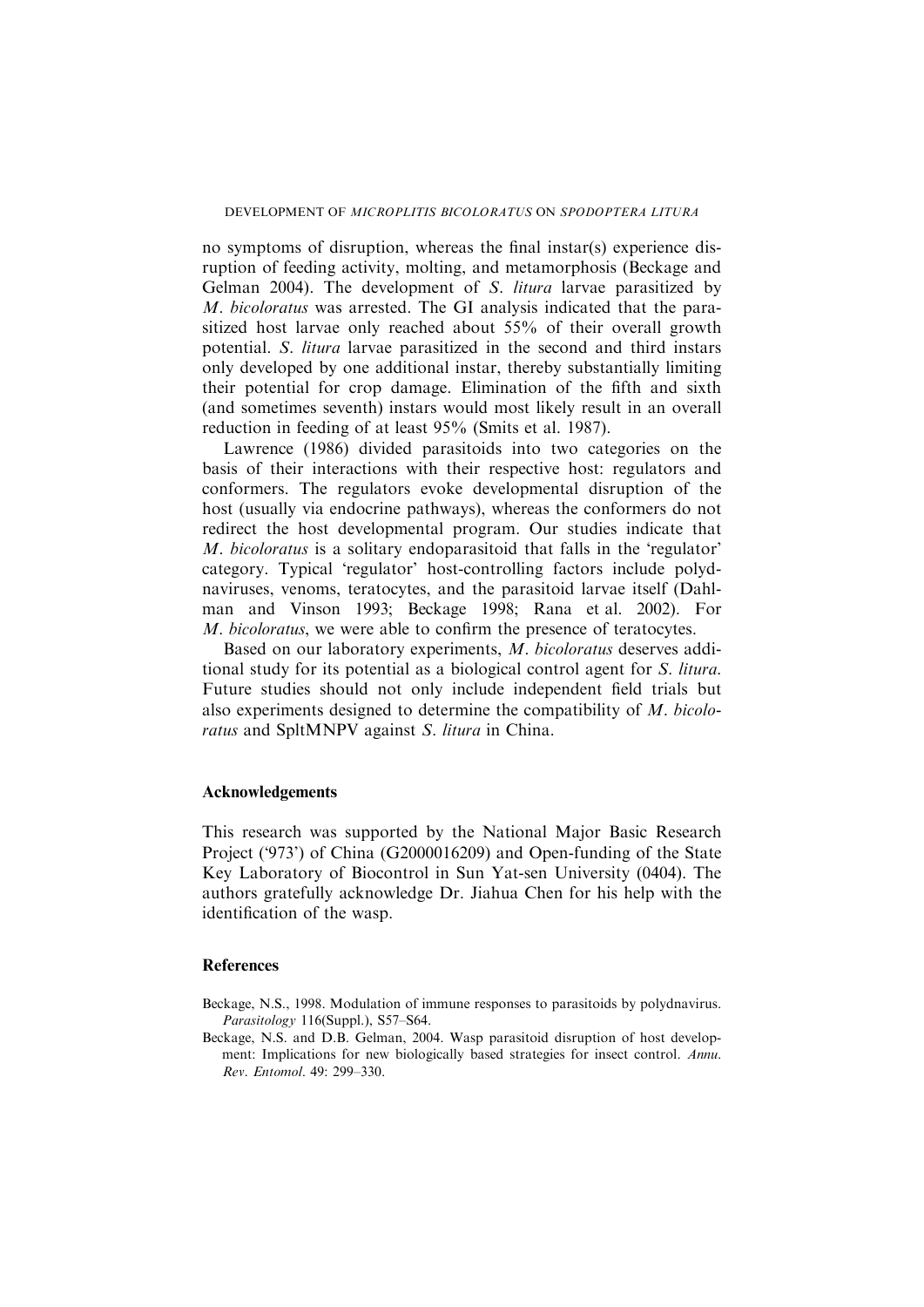- Bonning, B.C. and B.C. Hammock, 1996. Development of recombinant baculovirused for insect control. Annu. Rev. Entomol. 41: 191–210.
- Chapman, R.F., 1975. The insects, structure and function. American, New York.
- Chen, J.H., Q.E. Ji and D.B. Song, 2004. A new species of Microplitis Förster from China (Hymenoptera: Braconidae: Microgastrinae). Entomotog. J. East China 13: 1–5.
- Chen, Q.J., Y. Pang and G.H. Li, 1998. Spopdoptera litura nucleopolyhedrovirus insecticide: Chongwen-I. J. Wuhan Univ. 44: 183.
- Dahlman, D.L. and S.B. Vinson, 1993. Teratocytes: developmental and biochemical characteristics. In: N.E. Beckage, S.N. Thompson and B.A. Federici (eds.), Parasites and pathogens of insects. 1Academic Press, San Diego. pp. 145–165.
- Gauld, I. D. and P.E. Hanson, 1995. Life history strategy: idiobionts and koinobionts. In: D.L.J. Quicke, (ed.), Parasitic wasps. Cambridge University Press, Cambridge. pp. 68–71.
- Grossniklaus-Bürgin, C., T. Wyler, R. Pfister-Wilhelm and B. Lanzrein, 1994. Biology and morphology of the parasitoid Chelonus inanitus (Braconidae, Hymenoptera) and effects on the development of its host Spodoptera littoralis (Noctuidae, Lepidoptera). Invertebr. Reprod. Dev. 25: 143–158.
- Hegazi, E.M. and E. Furhrer, 1985. Instars of *Microplitis rufiventris* (Hym: Braconidae) and their relative developmental speed under different photoperiods. Entomophaga 30: 231–243.
- Lawrence, P.O., 1986. Host-parasite hormonal interactions: an overview. J. Insect Physiol. 32: 298–298.
- Li, G.H., Q.J. Chen and Y. Pang, 1998. Studies of artificial diets for the beet armyworm, Spodoptera exigua. Acta Sci. Nat. Univ. Sun Yat-Sen 4: 1–5.
- Luo, K.J., D.X. Gu, G.R. Zhang and Z.Q. Cheng, 2004. Parasitoids of four noctuidae pests in cruciferous vegetable. Chin. J. Biol. Control 20: 211–214.
- Luo, K.J., D.X. Gu, G.R. Zhang and Z.Q. Cheng, 2005. Ovary structures of two parasitic wasps Microplitis bicoloratus and Diglyhus isaea. Entomol. Knowledge 42: 69–70.
- Muniappan, R., J. Bamba, J. Cruz and G.V.P. Reddy, 2004. Biology, rearing and field release on Guam of Euplectrus maternus, a parasitoid of the fruit-piercing moth, Eudocima fullonia. BioControl 49: 537–551.
- Pang, Y., 1994. Viral diseases. In: Z.L. Pu, (ed.), *Insect pathology*. Guangdong Science and Technology Press, Guangzhou. pp. 85–216.
- Pang, Y., 1998. Study and application of insect pathogens. In: J.Z. Bao and D.X. Gu (eds.), Biological control in China. Shanxi Science and Technology Press, Taiyuan. pp. 368–494.
- Pang, Y., Zh.H. Hu and K. Yang, 2001. Recombinant baculoviruses. In: D.F. Huang and M. Lin (eds.), Agricultural microbes. Science and Engineered Technology Press, Beijing. pp. 271–315.
- Pringle, J.H.W., 1938. Proprioception in insects. *J. Exp. Biol.* 15: 101–103.
- Rana, R.L., D.L. Dahlman and B.A. Webb, 2002. Expression and characterization of a novel teratocyte protein of the Branconid, Microplitis croceipes (Cresson). Insect Biochem. Mol. Biol. 32: 1507–1516.
- Rocha, K.L., T. Mangine, E.J. Harris and P.O. Lawrence, 2004. Immature stages of Fopius arisanus (Hymenoptera: Braconidae) in Bactrocera dorsalis (Diptera: Tephritidae). Fla. Entomol. 87: 164–168.
- Smits, P.H., M.C. van Velden, M. van de Vrie and J.M. Vlak, 1987. Feeding and dispersion of Spodoptera exigua larvae and its relevance for control with a nuclear polyhedrosis virus. Entomol. Exp. Appl. 43: 67–72.